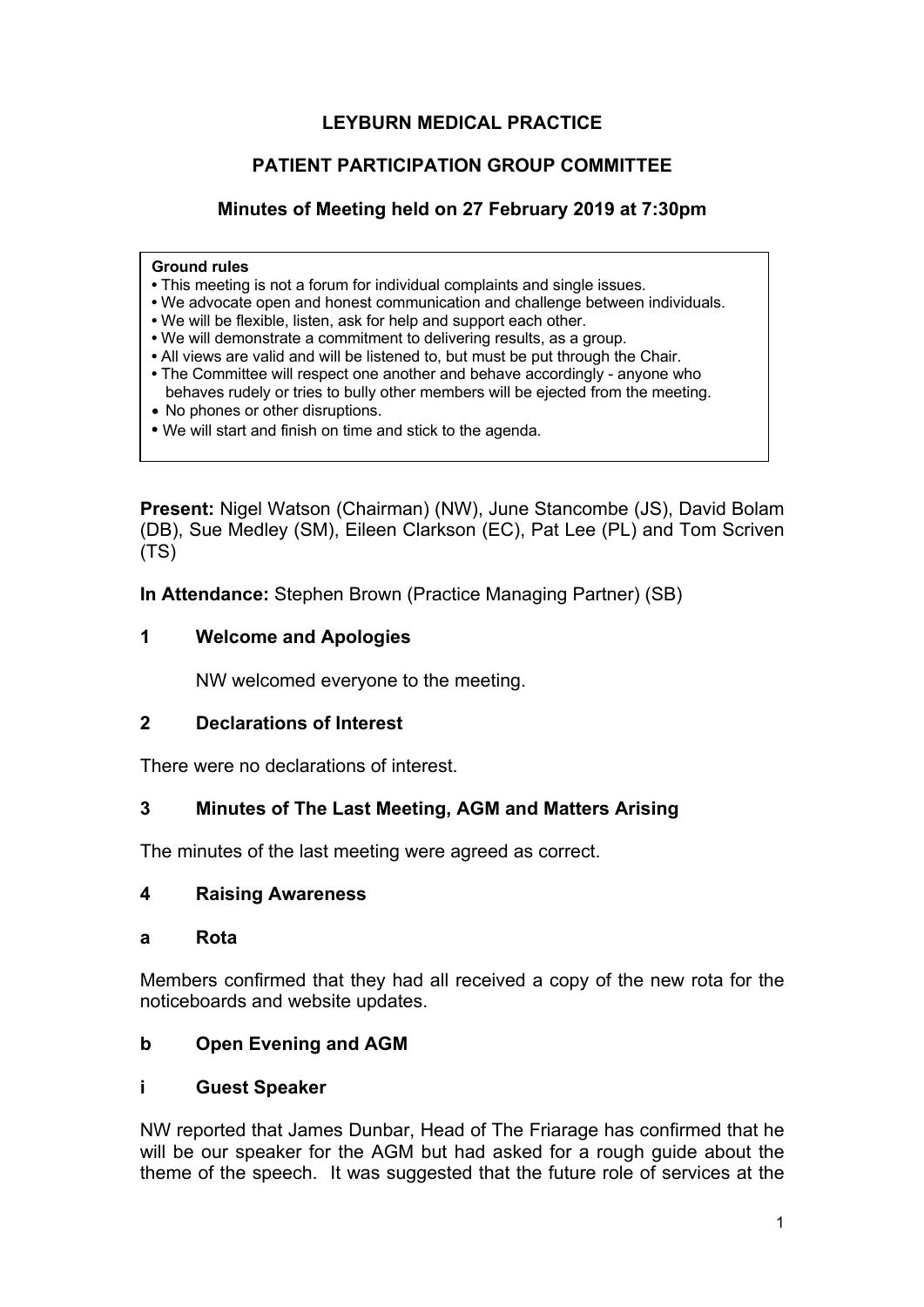Friarage should be covered together with plenty of time being made available for questions from members of the public.

# **ii Publicity March – June**

a Posters

GL will liaise with JS regarding the posters advertising the AGM and Open Evening and it was agreed that the opportunity for submitting questions for the speaker should be more prominently displayed on the poster.

### b Articles

NW and TS agreed to produce articles highlighting the Open Evening and AGM which will be included in Leyburn Life, The Bridge and the D&S.

### c Website

SM agreed to update the website with information about the forthcoming meeting and will include it on the Town Council and Town Plan pages.

### d Facebook

It will also be featured on the practice Facebook page.

### **c Patient Communication**

### **i Drop-in session**

After discussion it was decided that the drop-in sessions would be announced at the AGM and a possible session at the end of June and another one in September would be planned. The sessions would need two members of the committee to be available. NW would liaise with Harriet about room availability for these two potential sessions.

### **ii Other**

SM suggested that a Facebook page should be added to the PPG section on the practice website and agreed to look into this.

### **5 Any Other Business**

- i SB kindly agreed to pay for the annual NAPP subscription.
- ii Withdrawal of the Minor Injuries Service

SB reported the sudden announcement by the CCG with no prior consultation that the Minor Injuries Service was to be decommissioned. Patients will now have to be directed to the Friarage A&E (to be downgraded to Urgent Care Centre next month). This will have a huge impact on patients. The practice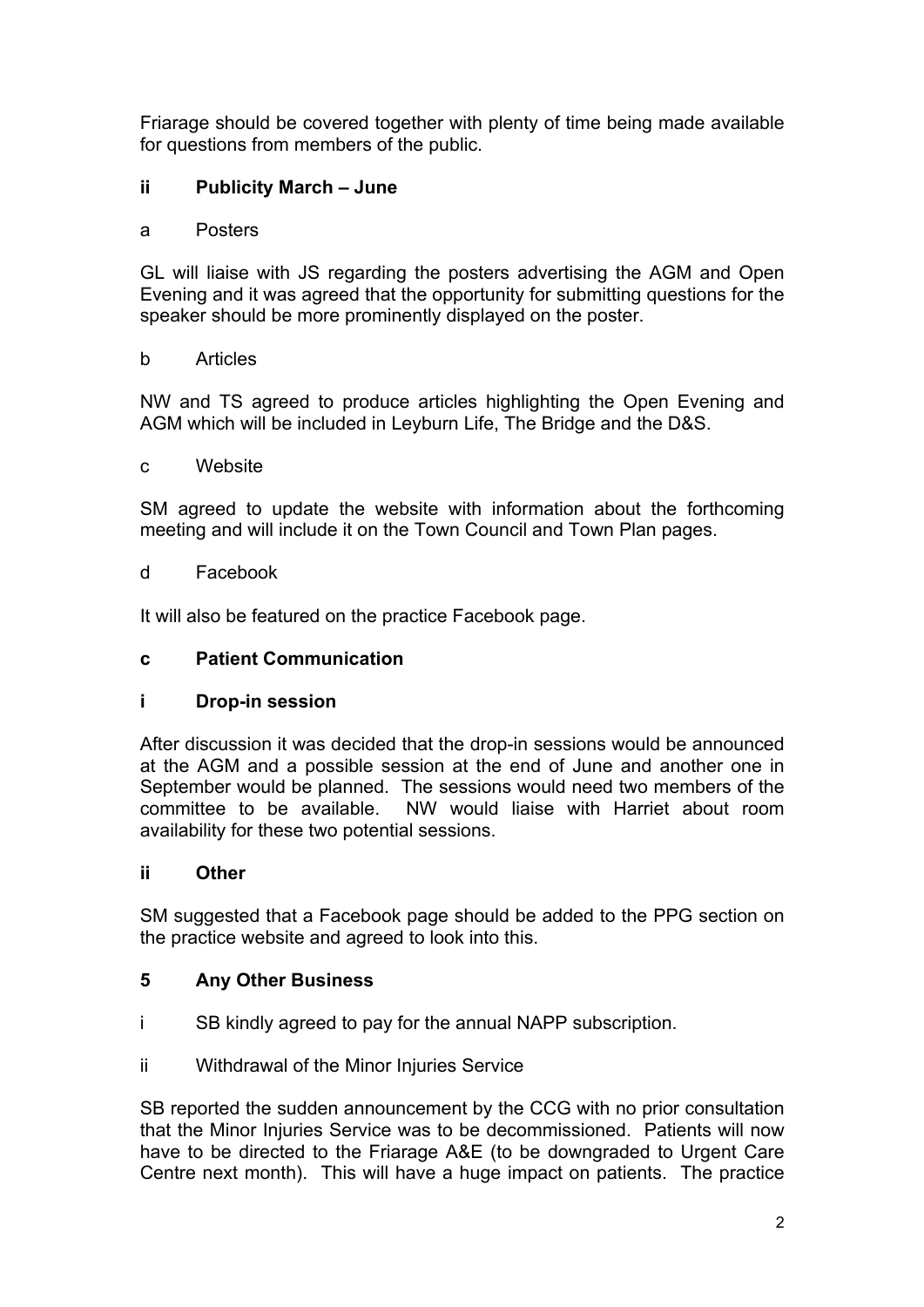currently treats 300 – 400 patients per year (this figure does not include those patients treated by Paramedic Pete). Concern was expressed about the future of the paramedic service based at the surgery if it no longer provided a minor injury service. It was noted that only 23% of patients treated by the paramedic required further hospital treatment which means that 77% of patients were successfully dealt with by the paramedics. It was further noted that this decommissioning of the service was purely based on the requirements of the CCG to save money and that any savings incurred by this measure would not be reinvested in any form of healthcare but would simply contribute to reducing the CCG's liabilities. It was felt that this was purely a cynical exercise to save money and the CCG was relying on the goodwill to still treat some minor injury patients. Concern was expressed for the reception staff at the practice who would have to turn away patients and direct them to the Friarage. The usual concern about transport issues was also acknowledged. It was felt that patients would also be confused as when a paramedic was on site the patient could be treated but on other occasions they would be redirected. It was also felt that this action was discriminatory in terms of ease of access for patients living in Northallerton but not for those in more rural areas and will result in unequable health care provision. It was also noted that many patients will opt to go to Darlington A&E, particularly those from Harewood, Richmond, Aldborough St John, and this would result in charges on a cost per patient basis to the CCG which would reduce any saving incurred by the withdrawal of service.

It was agreed that NW would liaise with Jane Richie, HEN representative and also Upper Dales Healthwatch about this situation. Concern was also raised about the impact of this withdrawal of service on children who may have to travel to James Cook in view of the reduced paediatric service at the Friarage. A query was raised about how many patients would opt to travel to Harrogate for service provision. TS asked whether the CCG had investigated retaining the service on a cost per patient basis rather that the current cost per capita and cost per patient basis. SB was not aware that this had been considered as there had been no consultation with practices about this. It was noted that the CCG does have to save another £5million to reduce the deficit. Committee members also questioned whether any public information would be produced to signpost patients about where to go for minor injuries.

It was also noted that this action seemed to go directly against the new NHS policy of care in the community.

NW agreed to contact our MP and the CEO of the CCG to express our deep concern about this withdrawal of service by the CCG and the impact it will have on patients.

iii Closure of ITU cover and downgrading of A&E cover at the Friarage

The sudden announcement of the reduction in anaesthetic cover available for the Friarage and subsequent closure of intensive care facilities and downgrading of A&E to an urgent care centre caused much discussion and